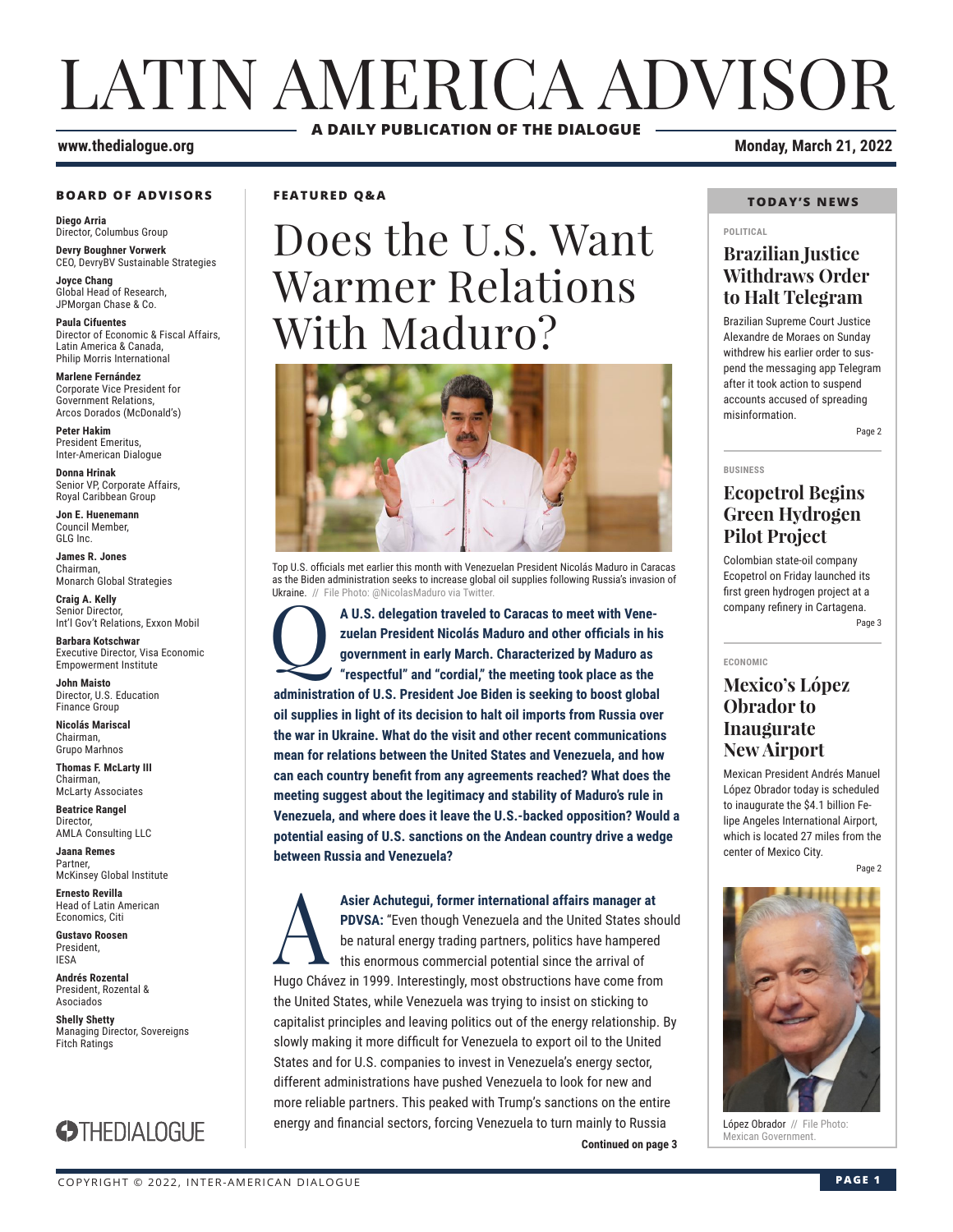#### **POLITICAL NEWS**

## Brazilian Justice Withdraws Order to Suspend Telegram

A Brazilian Supreme Court justice on Sunday withdrew an order he had made two days earlier to suspend messaging app Telegram after the company complied with orders to block accounts that supporters of President Jair Bolsonaro are accused of using to spread misinformation, The Wall Street Journal reported. The Supreme Court had given the Dubai-based company until Sunday to block the accounts in question and also name a representative in Brazil and formulate a plan to combat misinformation. The decision on Friday by Justice Alexandre de Moraes to block the messaging app in the country angered Bolsonaro's supporters, who accused the high court of censorship. Bolsonaro criticized the decision, saying, "What is at stake here, in all of this, is our freedom," The Wall Street Journal reported. After Moraes' order on Friday, Telegram's chief executive officer, Pavel Durov, said the company had missed emailed requests from the court to comply with its previous directives, The New York Times reported. "I apologize to the Brazilian Supreme Court for our negligence," said Durov. Telegram then worked over the weekend to comply with the high court's orders. It deleted classified information that was shared by Bolsonaro's account, and it removed the accounts of a Bolsonaro supporter who has been accused of spreading misinformation, The New York Times reported. In revoking his suspension of Telegram, Moraes said Sunday that the app had shown "full compliance," Reuters reported. "I revoke the decision of complete suspension of the operation of Telegram in Brazil," said Moraes. The Supreme Court justice has led an inquiry into campaigns to spread misinformation, and he has accused some Bolsonaro supporters of spreading fabrications ahead of the country's October presidential election, in which Bolsonaro is facing a tough challenge from former Brazilian President Luiz Inácio Lula da Silva.

#### **ECONOMIC NEWS**

## Mexico's López Obrador to Open New Airport

Mexican President Andrés Manuel López Obrador today is scheduled to inaugurate the new Felipe Angeles International Airport, a \$4.1 billion project 27 miles from the center of Mexico City, which the president decided to build after canceling a separate \$13 billion airport project that was already under construction when he halted it three years ago, the Associated Press reported. Critics have said the Felipe Angeles airport, which previously served as a military base, is too distant from Mexico City. It also lacks a train connection, though one is scheduled to be completed next year, Reuters reported. "It is such an important project that our adversaries want to sling mud at it," López Obrador said last week, the AP reported. "There is a whole campaign refusing to recognize that was a very good decision," the president added, referring to his move to cancel the much larger airport project, which he said was too expensive, geologically unsound and marred by corruption, Reuters reported. The Felipe Angeles airport is starting with only a handful of flights, including one to Caracas, the AP reported.

## Chile's Boric Signs United Nations' Escazú Agreement

New Chilean President Gabriel Boric on Friday signed an agreement for the country to join the United Nations' Escazú Agreement, an environmental treaty that Chile has previously refrained from joining, Al Jazeera reported. The agreement was signed by several countries in the region in 2018 and came into force last April. It is primarily focused on access to information and environmental justice in Latin America and the Caribbean, and it has the aim of protecting people's rights "to live in a healthy environment and to sustainable development,"

#### **NEWS BRIEFS**

### **Venezuela Has Failed to End Impunity for Rights Violations: Report**

The government of Venezuelan President Nicolás Maduro has failed to carry through with its pledge to enact reforms to the country's justice system and put an end to impunity to violators of human rights, a three-member fact-finding panel told the U.N. Human Rights Commission Friday in a report, the Voice of America reported. The report by the Independent International Fact-Finding Mission on Venezuela followed one in September that detailed deficiencies in the country's human rights record.

### **Aris Gold Acquires 20 Percent Interest in Colombia Joint Venture**

Vancouver-based gold producer Aris Gold Corp. has acquired a 20 percent joint-venture interest from an Abu Dhabi-based investment company for a gold project in Colombia, Dow Jones Newswires reported this morning. Aris has entered a definitive agreement with a subsidiary of Mubadala Investment Company PJSC to acquire the 20 percent stake for \$100 million. Aris, which will become the operator of the gold project, said that the capital cost is estimated at around \$1.2 billion, and that a feasibility study suggests an average gold production of 450,000 ounces per year.

### **U.S. Coast Guard Rescues 189 Haitians Off Country's Coast**

The U.S. Coast Guard on Saturday rescued 189 Haitians, including 17 children, 20 miles off the coast of Haiti, the Miami Herald reported. The sail freighter the Haitians were using was too small for such a large number of people, and weather conditions were bad. Coast Guard Cutters William Flores and Tahoma rescued the people off the boat.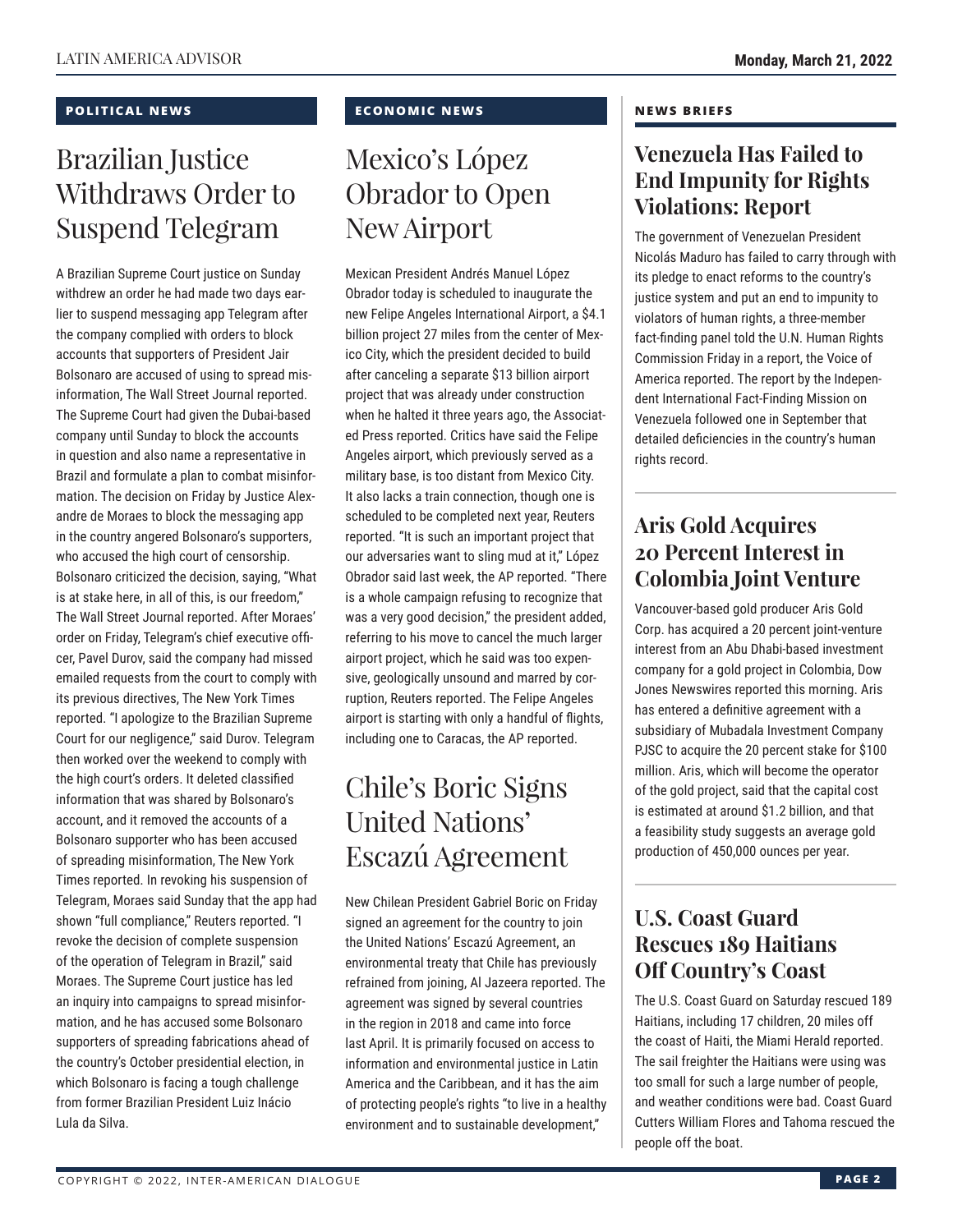Reuters reported. Boric, a leftist former student activist, said the "agreement represents a milestone on the way to a new relationship between the state and its inhabitants in environmental matters," the wire service reported. In a Twitter posting on Friday, the president told environmental activists, "you have taught us to persevere, and we are here for you." He added,



**Boric signed the treaty on Friday.** // Photo: Facebook Page of Gabriel Boric.

"Just as today we advanced signing Escazú, tomorrow we will continue for decent pensions, quality health and the eradication of gender violence in educational establishments," Al Jazeera reported. Chile's Congress must ratify Boric's move for the country to join the treaty in order for the decision to take effect.

#### **BUSINESS NEWS**

### Colombia's Ecopetrol Launches Green Hydrogen Project

Colombia's Ecopetrol on Friday launched its first green hydrogen pilot project at a company refinery in Cartagena, Reuters reported, citing a statement by the state-owned oil company. Ecopetrol CEO Felipe Bayón said in the statement that the energy company is "announcing a robust portfolio of initiatives that seek to develop (the hydrogen) industry" in Colombia. At its refinery in Cartagena, the energy company will produce 20 kilograms (44 pounds) of high-purity green hydrogen per day during the project's three-month period. To meet these figures, the project will use 270 solar panels, a 50-kilowatt Proton Exchange Membrane electrolyzer and the refinery's water, Reuters re-

#### **FEATURED Q&A / Continued from page 1**

for support. These policies have pushed Maduro to create such a strong dependence on Russia that it would be inconceivable for him to jeopardize it. Breaking this bilateral relationship would imply losing access not only to Russian support in oil joint ventures, but also to spare parts for almost all of the country's military arsenal, as well as IT security networks. It is unlikely that the United States would accept alleviating sanctions without demanding a clear distancing from Russia. This would be too high of a price for Venezuela to pay. However, as current oil prices are driven mostly by perception rather than fundamentals, this visit—an implicit sign that the U.S. government recognizes Maduro's presidency—might have some effect as it will bring a glimpse of hope with the possibility of international oil companies being allowed to access the world's largest oil reserves."

Marco Rubio, vice chairman of<br>the Senate Select Committee of<br>Intelligence and senior member<br>of the Senate Committee on **the Senate Select Committee on Intelligence and senior member of the Senate Committee on Foreign Relations:** "The Biden administration's shameless decision to send emissaries to meet with Venezuela's narco-dictator was not only a PR boost for the criminal Maduro regime, but also a slap to the face of the U.S.-recognized interim government led by President Juan Guaidó and the Venezuelan opposition. Begging for oil was such a disastrous move that the White House has reportedly backtracked, at least for now. But no matter what, Maduro has made clear his loyalty is with Putin."

ported. Ecopetrol will invest some \$2.5 billion in total until 2040–approximately \$140 million per year–to produce zero- and low-emission hydrogen, according to the statement. Among other uses, the hydrogen produced will be used to power the refinery's operations and to make low-carbon products for sale in the Andean country and abroad, Reuters reported. In a **[Q&A](https://www.thedialogue.org/wp-content/uploads/2022/03/LEA220318.pdf)** published in the March 18 issue

Vanessa Neumann, CEO of<br>
Asymmetrica and former Ju<br>
Guaidó-appointed Venezue<br>
Ian ambassador to the Unite<br> **Vingdom:** "Bulling Venezuels toward the **Asymmetrica and former Juan Guaidó-appointed Venezuelan ambassador to the United Kingdom:** "Pulling Venezuela toward the United States when Russia is at its most isolated since the Cold War is certainly laudable, but the execution was clumsy and uncoordinated. Secretary of State Antony Blinken said it was about oil, but then had State Department spokesman Ned Price backtrack in light of the fierce and united backlash from both sides of the congressional aisle and electorally critical Florida. The Americans needed to astroturf the messaging with the Florida diaspora: explain that they are seeking a way out of the deadlock of Guaidó vs. Maduro, which does nothing for the Venezuelan people. As it played out, the Biden administration shot themselves in the foot heading into the midterms. The quest for a free and prosperous Venezuela should have been the message, even if pursuing U.S. interests in freed American hostages and cheap oil. If Venezuelans think they will get what they need, they will support the United States getting what it needs. Questions remain. If it is to retain any credibility, the United States will have to give some concession in exchange for the two freed hostages. Will that be Chevron's pumping Venezuelan oil? The United States should not lift sanctions on non-Western companies. Why should they? Also, given

Russia's deep entanglement in PDVSA, we need clarification on how the revenues would be prevented from funding Putin's war machine's vast European ambitions but **Continued on page 4** 

of the Dialogue's weekly Energy Advisor, Luis Diazgranados, the Colombia operations manager at sustainable energy consultancy Hinicio, noted that while green hydrogen is not currently "cost-competitive" in comparison to conventional fuels, "governments in the region understand its potential to help them achieve their decarbonization goals, as well as other social and economic benefits."